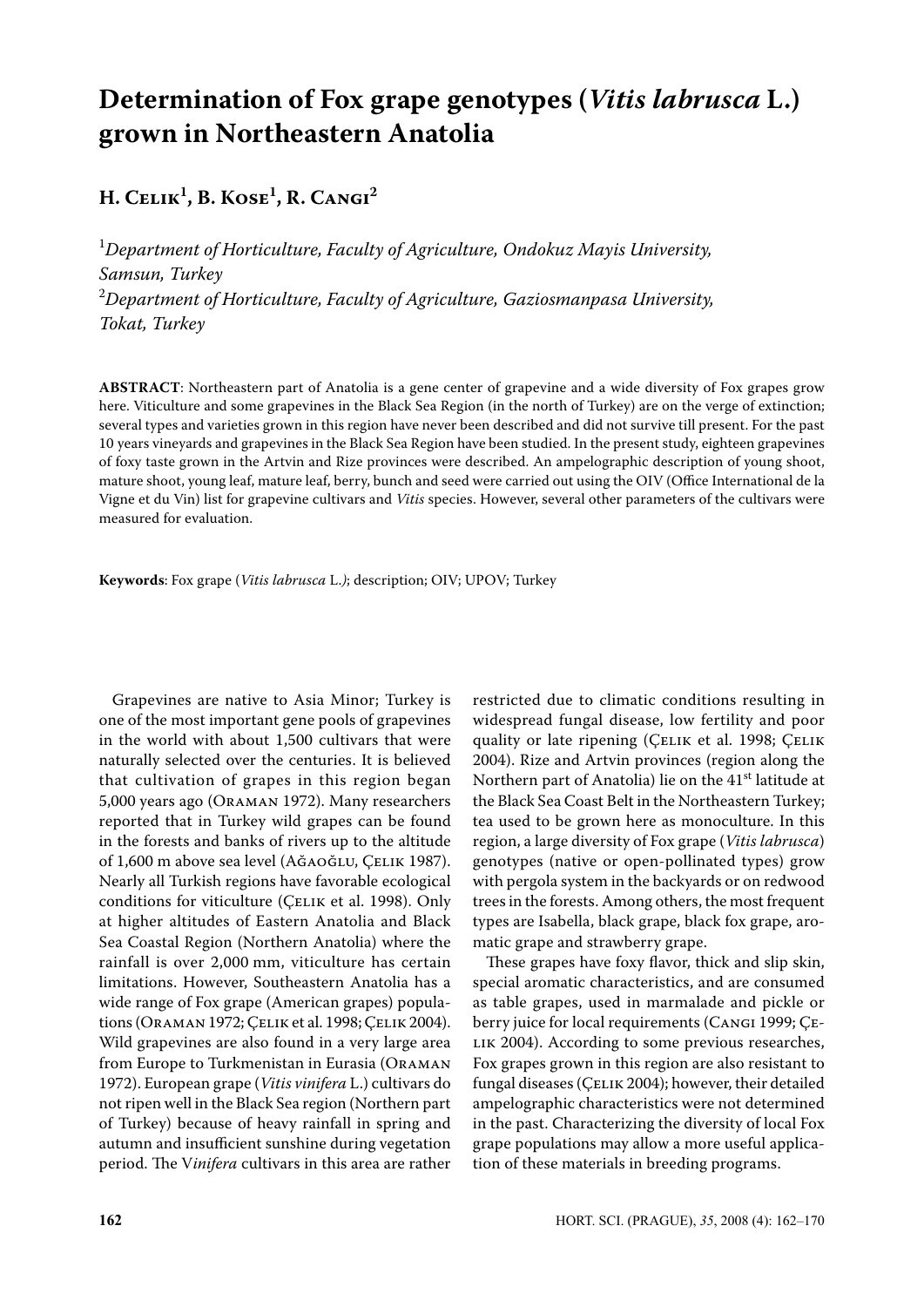American or French-American hybrids of Fox grapes like Beta, Cynthiana, Mars, Venus, Concord, Delaware, Catawba and Niagara are grown on limited acreages in North America; they were derived from North America native *Vitis labrusca* and an unknown *Vinifera,* and were probably created by random pollination as a result of the  $18<sup>th</sup>$  century attempts to establish European vines in the U.S. *Labrusca* grapes are also found in colder regions of Eastern Europe. These species have relatively low sugar, low acid, low pH, soft pulp with thick skin, and few moderate-size berries per bunch; they suit best for fresh use and for jam, juice, wine, pekmez and jelly production. Fruit flavors are described as foxy or like passion fruit. Fox grapes (*Vitis labrusca* L.) are generally more resistant to fungal diseases than *Vinifera* species. They can be used as a rootstock in the areas where phylloxera disease is prevalent and can also be used in breeding programs with *Vitis vinifera* in order to impart its resistance (Winkler et al. 1974; Weaver 1976; Antcliff 1997; Çelik 2004). Furthermore, Hardie and Cirami (1997) reported that *Labrusca* grapes seem to tolerate acidic soil conditions such as those in Northeastern Turkey.

Ampelography is a scientific branch focused on differentiation and identification of grapevine varieties and hybrids. As varietal confusions continuously occur, the importance of developing an identification procedure increases (MORTON 1979; FIDAN 1985). Ampelographic studies have been made since the  $17<sup>th</sup>$  century; the characteristics of many grapes were determined by different researchers in various countries (Kara 1990; Schneider, Manini 1994; Martinez, Perez 1999; Braykov et al. 2002; Zahedi et al. 2002; Russo et al. 2004). Determination of grape characters used to be based on "Descriptor for Grapevine (*Vitis* spp.)" prepared by the International Board of Plant Genetic Resources (IBPGR) in 1983; however, the latest list was developed in cooperation with Office International de la Vigne et du Vin (OIV) and the International Union for the Pro-

tection of New Varieties of Plants (UPOV) in 1997 (Anonymous 1997). The ampelographic studies in Turkey were first made by Oraman (1972); since then, these studies have been carried out by different researchers for about thirty years (ODABAS 1984; Marasalı 1986; AĞaoĞlu et al. 1989; Kara 1990; Kelen, Tekintas 1991; Gursoz 1993; Ecevit et al. 1997; Ecevit, Kelen 1999; Melek, Çelik 2005; Şanlı, Odabas 2005).

The objective of this study was to determine the ampelographic characters of Fox grape (*Vitis labrusca* L.) genotypes grown in Rize and Artvin provinces in the Northeastern part of Turkey in compliance with the OIV and IBPGR descriptors.

## **MATERIALS AND METHODS**

The plant material studied was collected from Artvin (Arhavi and Hopa districts) and Rize (Ardeşen, Pazar, Fındıklı and Güneysu districts) provinces in the northeastern part of Anatolia (East Black Sea region of Turkey). In this region, the Fox grape genotypes grow own-rooted and trellised on pergola in the home backyard or climbed up on redwood trees in the forests and on buildings. Studied vines having foxy taste were ungrafted and own-rooted, derived by an open pollination over hundred years or propagated by cutting. The cultivated Fox grape genotypes grown in coastal as well as in interior part of the region were marked first; then 18 genotypes were described having notably different pomological and phenological characters.

Rize is the rainiest province of Turkey with 2,174 mm rainfall. It has 255-day growing period, 14.1°C average temperature and 1,780 degree days of effective heat summation. Compared to that, the length of growing period in Artvin is 232 days, the effective heat summation is 1,734 degree days, while the average temperature is 13.1°C and rainfall is 965.3 mm (CELIK et al. 1998).

Morphological characters of the studied Fox grape genotypes were observed from bud break to leaf fall

| Province    | District | Genotype                                                                           |
|-------------|----------|------------------------------------------------------------------------------------|
|             | Arhavi   | 08 Arhavi 01, 08 Arhavi 02, 08 Arhavi 03                                           |
| Artvin (08) | Hopa     | 08 Hopa 01                                                                         |
|             | Centre   | 53 Centre 01, 53 Centre 02, 53 Centre 03, 53 Centre 04, 53 Centre 05, 53 Centre 06 |
|             | Ardesen  | 53 Ardeşen 01, 53 Ardeşen 02                                                       |
| Rize(53)    | Findikli | 53 Findikli 01                                                                     |
|             | Pazar    | 53 Pazar 01, 53 Pazar 02, 53 Pazar 03,                                             |
|             | Güneysu  | 53 Güneysu 03, 53 Güneysu 05                                                       |

Table 1. List of the studied plant materials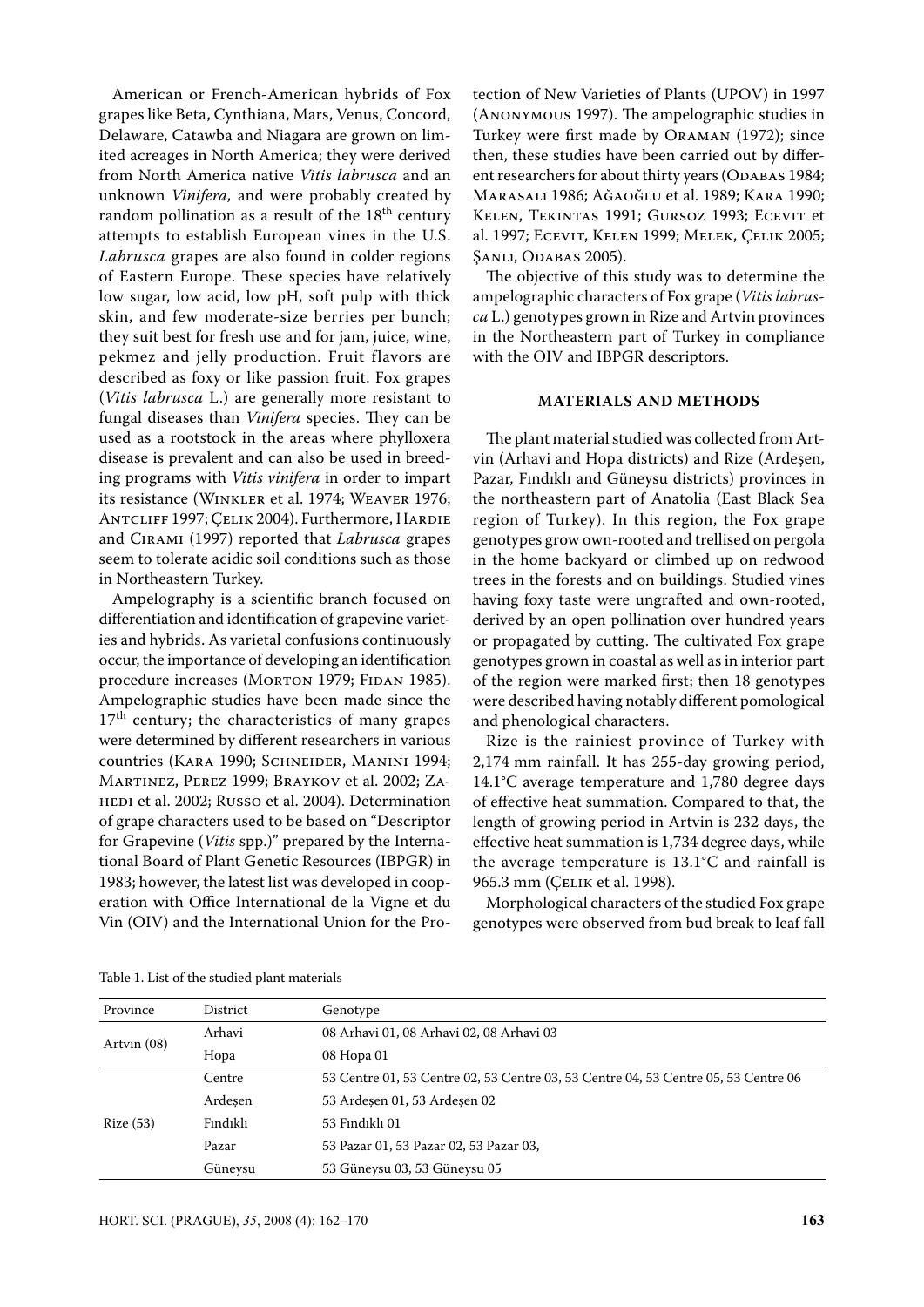stage from 2001 to 2004. Table 1 presents the list of the provinces, districts and genotypes studied. Morphological descriptions were made according to the "Descriptor List for Grape" (Anonymous 1997). The ampelographic characters are listed in Table 2. In total, 18 Fox grape genotypes were investigated. In ampelographic description, young leaf, young shoot, mature leaf, woody shoot, inflorescence, bunch, berry and seed of Fox grape genotypes were examined. Scale values prepared by Kara (1990) were used for evaluation of visual characters. The mature leaf size was determined by using the equation of Uzun and Çelik (1999). The main parameters of the must were analyzed at harvest. Genotypes chosen from the provinces were labeled as province number (08 for Artvin and 53 for Rize), district name and genotype number (Table 1).

## **RESULTS AND DISCUSSION**

Average values of the qualitative parameters of 18 Fox grape genotypes are given in Table 3. Most of the genotypes were classified as half-open or closed young shoot tip form, 53 Center 06, 53 Pazar 02 and 53 Güneysu 03 genotypes have an open form of young shoot tip. Distribution of anthocyain coloration of young shoot tip showed a difference among the *labrusca* genotypes; three of them (53 Centre 03, 53 Centre 05 and 53 Güneysu 03) had overall tip coloration. The intensity of anthocyain coloration of tip was classified as absent, weak, very weak and strong (53 Centre 05 and 53 Güneysu 05). Growth of axillary shoot of the genotypes was very weak, weak or medium; however, 53 Centre 02 and 53 Centre 04 genotypes produced strong axillary shoots. It was observed that tendrils in all the *labrusca* genotypes distributed continuously along with the shoot except for 53 Centre 02 and 53 Pazar 02 showed discontinuous tendril distribution. Mature leaf size was medium, large or very large. It was observed that the mature leaf area calculated via UZÇELIK-I mathematical model (Uzun, ÇELIK, 1999; Çelik, Uzun 2002) changed between 153.3 ± 10.2 (53 Pazar 01) and 324.6 ± 39.5 (53 Fındıklı 01) (Table 4). On the other hand, the shape of blade was mostly wedging (8 types), 53 Ardeşen 02 had however a cordate blade shape and some others had circular, pentagonal or reniform leaf blade. Thirteen genotypes had entire leaf while the others had three lobes. Mature leaves mostly showed slightly, wide or very wide open petiole sinuses, while 53 Pazar 03 had closed petiole sinuses. The shape of base of petiole sinuses was U-shaped (5 genotypes) or V-shaped (13 genotypes) and it had no particulari-

ties. On lower surfaces of mature leaves, 12 genotypes had very dense prostrate hairs between veins but this density was medium on 53 Ardeşen 01 (Table 3). The length of internodium changed between 7.4 ± 0.8 (08 Hopa 01) and 19.5 ± 0.9 (53 Centre 05). All Fox grape genotypes had hermaphrodite flower type, and each shoot generally had 2–3 or more than 3 inflorescences. Number of bunch per shoot was mostly 2 or 3 (14 genotypes), three genotypes had more than 3 bunches, however 53 Ardeşen 01 genotype had 1 or 2 bunches per shoot. Bunch size, calculated by bunch length and width, was between  $41.8 \pm 7.8$  (53 Centre 05) and 125.7 ± 12.3 (08 Arhavi 02) and was classified as small, medium, large or very large (Tables 3 and 4). Number of berries per bunch was classified as very few or few and it ranged between  $14.7 \pm 2.2$ (53 Centre 05) and  $71.3 \pm 6.5$  (53 Centre 06). Single bunch weight was low or very low and it was between 58.3  $\pm$  11.9 g. (53 Ardeşen 02) and 186.8  $\pm$  32.2 g. (53 Centre 06). Berry size was medium (3 genotypes) or large (15 genotypes); 53 Güneysu 05 genotype had the smallest berries (1.499 g.) while 53 Centre 05 had the largest (5.282 g.) ones. Berry skin color was rose, blue-black, red-black or red-grey. However, 53 Centre 06 genotype had green-yellow berry skin color. Nearly all genotypes had no flesh color except for 53 Fındıklı 01, which had medium-colored flesh. All genotypes marked as having juicy flesh gave medium or high must yield and they had particular foxy flavor as a dominant character of *Vitis labrusca* grape species. Percentage of berry set was between 11.9 ± 1.9% (53 Centre 05) and 78.4 ± 3.7% (53 Centre 02) (Table 4). Percentage of total-soluble-solids changed between 12.0% (08 Hopa 01) and 22.2% (53 Pazar 03), and was classified as very low, low, medium or high. The time of ripening was generally very late but 53 Centre 06 and 53 Güneysu 05 matured late in season. All genotypes had at least 2 seeds and their weight was high or very high (Table 3).

Qualitative parameters of Fox grapes showed strict differences. Form of shoot tip was mostly closed as stated by CANGI et al. (2006a), MELEK and ÇELIK (2005) and ŞANLI and ODABAŞ (2005), but several types had open shoot tip similar to the findings of Kara (1990). It was found that shoot tip coloration, which is an important character for distinguishing the grape cultivars (MORTON 1979), differed among genotypes. Twelve genotypes had different color intensity while two of them showed strong coloration. On the other hand, six genotypes had no anthocyain coloration. According to IBPGR (Anonymous 1997) *labrusca* grapes have very strong anthocyain coloration on young shoot tip. Moreover, this character may vary in relation to light (Kara 1990). Hairiness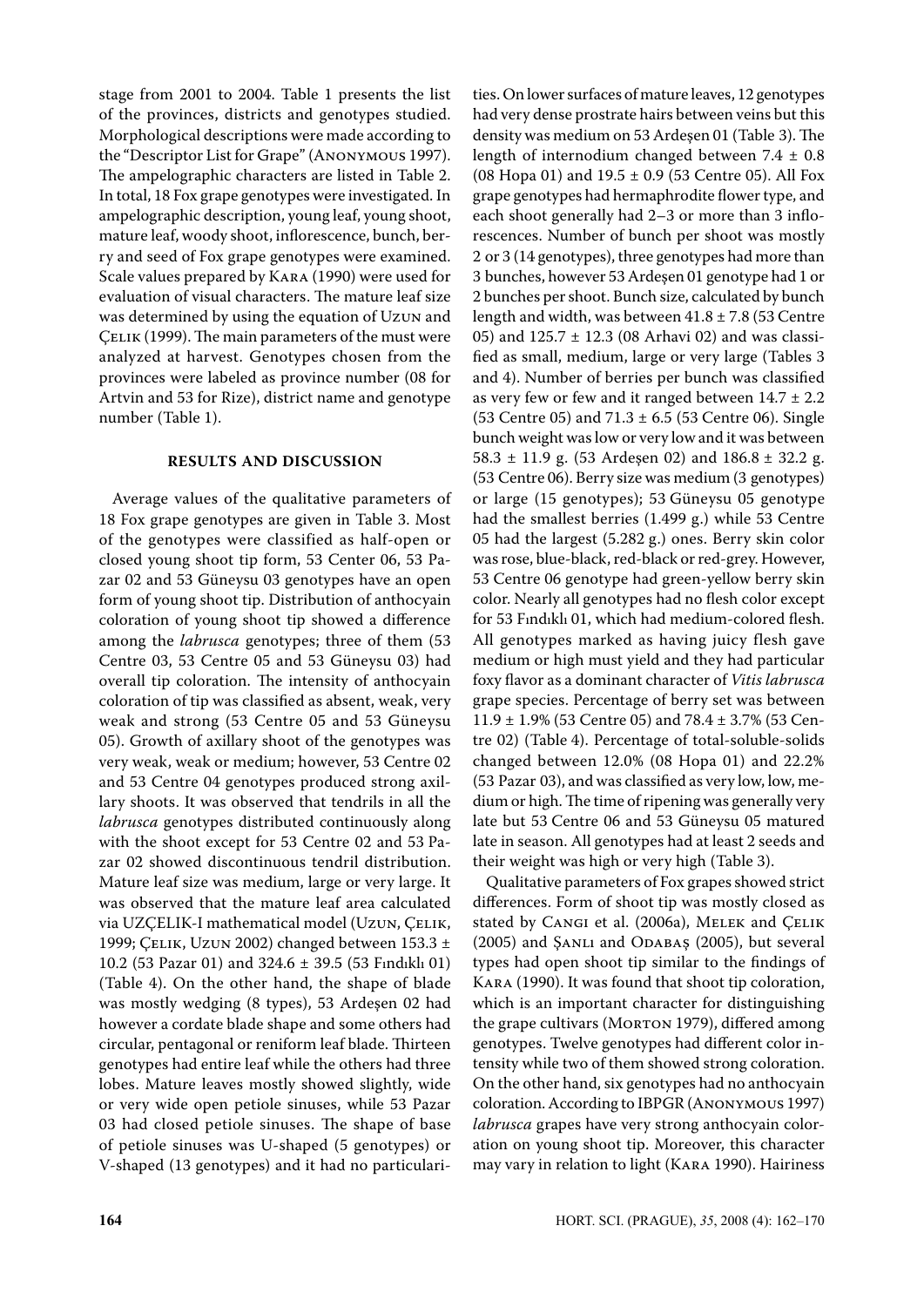# Table 2. Descriptor list for grapevines (Anonymous 1997)

| Young shoot Code No: OIV 001                      | Form of tip                                                                          |
|---------------------------------------------------|--------------------------------------------------------------------------------------|
| Code No: OIV 002                                  | Distribution af anthocyanin colouration of tip                                       |
| Code No: OIV 003                                  | Intensity of anthocyain colouration of tip                                           |
| Code No: OIV 004                                  | Density of prostrate hairs of tip                                                    |
| <b>Young leaf</b> Code No: OIV 053                | Density of prostrate hairs between veins                                             |
| Code No: OIV 054                                  | Density of erect hairs between veins                                                 |
| Code No: OIV 055                                  | Density of prostrate hairs on primary veins                                          |
| Code No: OIV 056                                  | Density of erect hairs on primary veins                                              |
| <b>Shoot</b> Code No: OIV 007                     | Colour of dorsal side of internodes                                                  |
| Code No: OIV 008                                  | Colour of ventral side of internodes                                                 |
| Code No: OIV 009                                  | Colour of dorsal side of nodes                                                       |
| Code No: OIV 010                                  | Colour of ventral side of nodes                                                      |
| Code No: OIV 011                                  | Density of erect hairs of the nodes                                                  |
| Code No: OIV 012                                  | Density of erect hairs on internodes                                                 |
| Code No: OIV 013                                  | Density of prostrate hairs on nodes                                                  |
| Code No: OIV 014                                  | Density of prostrate hairs on the internodes                                         |
| Code No: OIV 352                                  | Growth of axillary shoot                                                             |
| <b>Tendrills</b> Code No: OIV 016                 | Distribution on the shoot                                                            |
| Code No: OIV 017                                  | Length                                                                               |
| Mature leaf Code No: OIV 065                      |                                                                                      |
|                                                   | Size                                                                                 |
| Code No: OIV 067<br>Code No: OIV 068              | Shape of blade<br>Number of lobes                                                    |
|                                                   |                                                                                      |
| Code No: OIV 071<br>Code No: OIV 076              | Anthocyanin colouration of primary veins on lower surface of blade<br>Shape of teeth |
| Code No: OIV 078                                  | Length of teeth compared with their width at he end of the base                      |
| Code No: OIV 079                                  | General shape of petiole sinus                                                       |
| Code No: OIV 080                                  | Shape of base of petiole sinus                                                       |
| Code No: OIV 081                                  | Particularities of petiole sinus                                                     |
| Code No: OIV 082                                  | Shape of upper leaf sinuses                                                          |
| Code No: OIV 084                                  | Density of prostrate hairs between veins (lower surface)                             |
| Code No: OIV 087                                  | Erect hairs on primary veins (lower surface)                                         |
| Code No: OIV 088                                  | Prostrate hairs on primary veins (upper surface)                                     |
| Code No: OIV 089                                  | Erect hairs on primary veins (upper surface)                                         |
| Code No: OIV 090                                  | Density of prostrate hairs on petiole                                                |
| Code No: OIV 091                                  | Density of erect hairs on petiole                                                    |
| Inflorescence Code No: OIV 151                    | Sex of flower                                                                        |
|                                                   |                                                                                      |
| <b>Bunch</b> Code No: OIV 201<br>Code No: OIV 202 | Number of bunch per shoot<br>Bunch size                                              |
| Code No: OIV 203                                  | Bunch length                                                                         |
| Code No: OIV 204                                  | Bunch density                                                                        |
| Code No: OIV 205                                  | Number of berries                                                                    |
| Code No: OIV 206                                  | Length of peduncle                                                                   |
| Code No: OIV 207                                  | Lignification of peduncle                                                            |
| Code No: OIV 501                                  | Percentage of berry set                                                              |
| Code No: OIV 502                                  | Single bunch weight                                                                  |
| Berry Code No: OIV 220                            | Size                                                                                 |
| Code No: OIV 222                                  | Uniformity of size                                                                   |
| Code No: OIV 223                                  | Shape                                                                                |
| Code No: OIV 224                                  | Cross section                                                                        |
| Code No: OIV 225                                  | Colour of skin (without bloom)                                                       |
| Code No: OIV 230                                  | Colour of flesh                                                                      |
| Code No: OIV 232                                  | Juiciness of flesh                                                                   |
| Code No: OIV 233                                  | Must yield                                                                           |
| Code No: OIV 236                                  | Particular flavour                                                                   |
| Code No: OIV 304                                  | Physiological stage of full maturity of the berry                                    |
| Code No: OIV 503                                  | Single berry weight                                                                  |
| Code No: OIV 505                                  | Sugar content of must                                                                |
| Code No: OIV 506                                  | Total acid content of must                                                           |
| Seed Code No: OIV 241                             | Presence of seed                                                                     |
| Code No: OIV 243                                  | Weight per seed                                                                      |
| Code No: OIV 244                                  | Transversal ridges on side                                                           |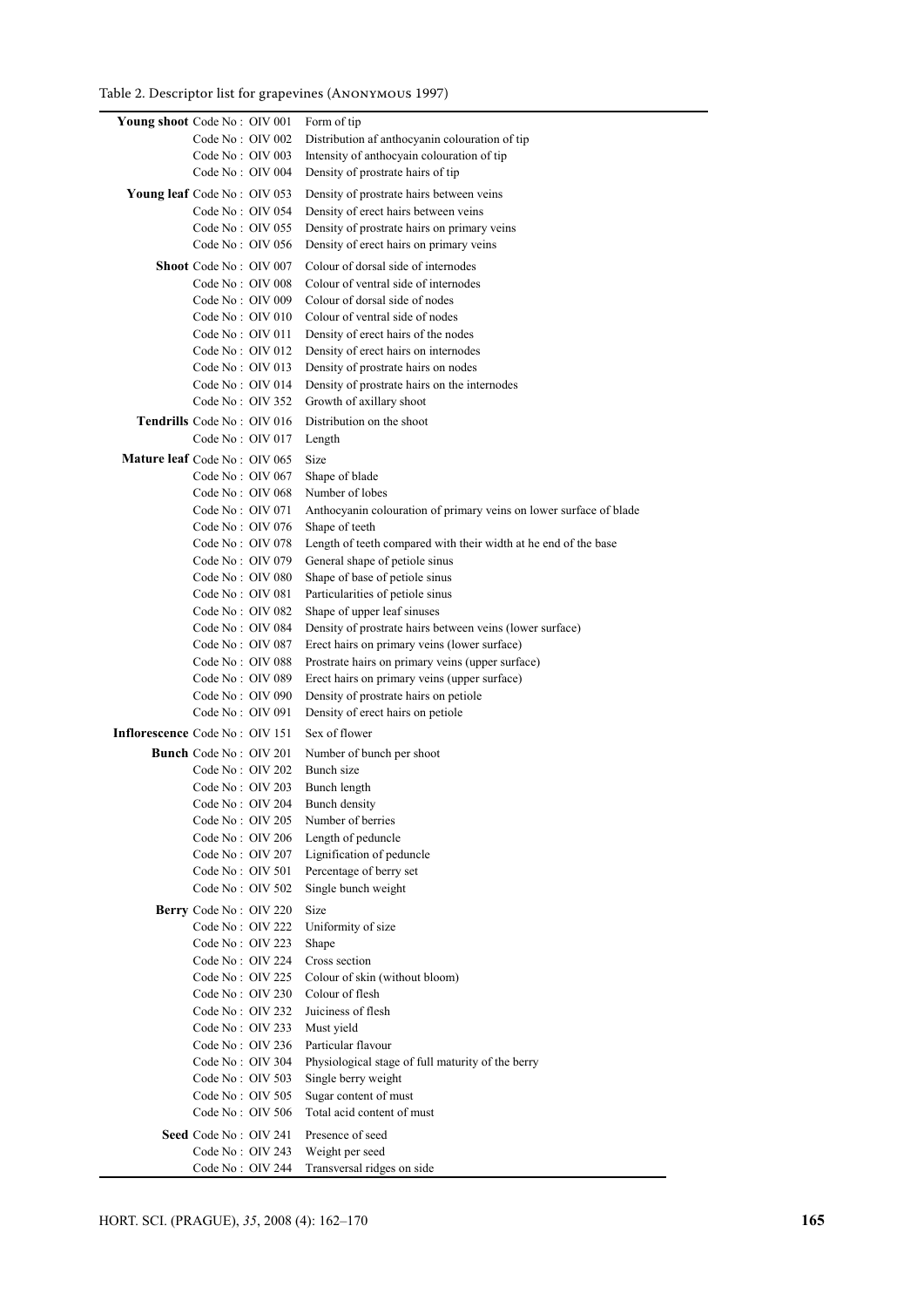Table 3. Average values of the qualitative parameters of the young shoot (OIV: 001, 002, 003 and 004), young leaf (OIV: 053, 054, 055 and 056), shoot (OIV: 007, 008, 009, 010, 011, 012, 013, 014 and 352), tendrils (OIV: 016 and 017), mature leaf (OIV: 065, 067, 068, 071, 076, 078, 079, 080, 081, 082, 084, 087, 088, 089, 090 and 091), inflorescence (OIV: 151), bunch (OIV: 201, 202, 203, 204, 205, 206, 207, 501 and 502), berry (OIV: 220, 222, 223, 224, 225, 230, 233, 236, 304, 503, 505 and 506) and seed (OIV: 241, 243 and 244) of different fox grape genotypes collected from the northeastern part of Turkey

|                       |                         |                         |                         |                         |                  |                |                         |                  | Fox grape genotypes     |                         |                |                         |                         |                  |                         |                  |                                                                                                                  |                |
|-----------------------|-------------------------|-------------------------|-------------------------|-------------------------|------------------|----------------|-------------------------|------------------|-------------------------|-------------------------|----------------|-------------------------|-------------------------|------------------|-------------------------|------------------|------------------------------------------------------------------------------------------------------------------|----------------|
|                       | 08                      | 08                      | 08                      | 08                      | 53               | 53             | 53                      | 53               | 53                      | 53                      | 53             | 53                      | 53                      | 53               | 53                      | 53               | 53                                                                                                               | 53             |
| Code No Arhavi Arhavi |                         |                         |                         |                         |                  |                |                         |                  |                         |                         |                |                         |                         |                  |                         |                  | Arhavi Hopa Centre Centre Centre Centre Centre Centre Ardesen Ardesen Findikli Pazar Pazar Pazar Guneysu Guneysu |                |
|                       | 01                      | 02                      | 03                      | 01                      | 01               | 02             | 03                      | 04               | 05                      | 06                      | 01             | 02                      | 01                      | 01               | 02                      | 03               | 03                                                                                                               | 05             |
| OIV 001               | 5                       | 5                       | 3                       | 3                       | 3                | 5              | 3                       | 3                | 3                       | $\boldsymbol{7}$        | $\mathfrak{Z}$ | 5                       | 5                       | 5                | $\boldsymbol{7}$        | 5                | $\boldsymbol{7}$                                                                                                 | 5              |
| <b>OIV 002</b>        | 3                       | 3                       | $\mathbf{1}$            | $\mathbf{1}$            | 1                | 3              | $\mathbf{1}$            | 1                | 5                       | 5                       | 3              | 3                       | 3                       | 1                | 3                       | 1                | 5                                                                                                                | 3              |
| <b>OIV 003</b>        | 7                       | 3                       | 3                       | 1                       | 1                | 5              | 1                       | 1                | 9                       | 7                       | 3              | 3                       | 3                       | 1                | 5                       | 1                | 9                                                                                                                | 5              |
| <b>OIV 004</b>        |                         | 1                       | $\mathbf{1}$            |                         | $\mathbf{1}$     | $\mathbf{1}$   | 3                       |                  | $\overline{7}$          | 9                       | 1              | $\mathbf{1}$            |                         | 1                | $\mathbf{1}$            |                  |                                                                                                                  | 9              |
|                       | 1                       |                         |                         | 1                       |                  |                |                         | 3                |                         |                         |                |                         | 1                       |                  |                         | 1                | 11                                                                                                               |                |
| OIV 053               | 3                       | 3                       | 3                       | 1                       | 1                | 3              | 3                       | 3                | $\mathbf{1}$            | 3                       | 3              | 3                       | 3                       | 3                | 3                       | 3                | 3                                                                                                                | 5              |
| OIV 054               | 1                       | 1                       | 1                       | 1                       | 1                | 1              | 1                       | 1                | 1                       | 1                       | 1              | 1                       | 1                       | 1                | 1                       | 1                | 1                                                                                                                |                |
| OIV 055               | 1                       | 1                       | $\mathbf{1}$            | 1                       | 1                | 1              | 3                       | 3                | 1                       | 3                       | 1              | 3                       | 3                       | 1                | 1                       | 1                | 1                                                                                                                | 1              |
| OIV 056               | 1                       | $\mathbf{1}$            | $\mathbf{1}$            | $\mathbf{1}$            | $\mathbf{1}$     | 1              | $\mathbf{1}$            | 1                | $\mathbf{1}$            | 1                       | 1              | $\mathbf{1}$            | 1                       | 1                | $\mathbf{1}$            | 1                | $\mathbf{1}$                                                                                                     | 1              |
| <b>OIV 007</b>        | $\mathbf{1}$            | $\overline{c}$          | $\mathbf{1}$            | $\overline{2}$          | 2                | $\mathbf{1}$   | $\overline{c}$          | $\overline{c}$   | $\overline{2}$          | $\overline{2}$          | 1              | $\overline{c}$          | $\overline{2}$          | 1                | 2                       | 2                | $\overline{c}$                                                                                                   | 2              |
| <b>OIV 008</b>        | 1                       | 1                       | 1                       | 1                       | 1                | 1              | 1                       | 1                | 1                       | 1                       | 1              | 1                       | 1                       | 1                | 1                       | 1                | 1                                                                                                                | 1              |
| <b>OIV 009</b>        | 1                       | 1                       | $\mathbf{1}$            | $\overline{\mathbf{c}}$ | 3                | 1              | 1                       | 2                | 1                       | 1                       | 1              | $\overline{c}$          | 2                       | 1                | 1                       | 1                | 3                                                                                                                | 2              |
| OIV 010               | 1                       | 1                       | 1                       | $\mathbf{1}$            | 1                | 1              | 1                       | 1                | 1                       | 1                       | 1              | $\overline{c}$          | 2                       | 1                | 1                       | 1                | 1                                                                                                                |                |
| OIV 011               | $\mathbf{1}$            | 1                       | 3                       | 3                       | $\mathbf{1}$     | $\mathbf{1}$   | $\mathbf{1}$            | 1                | $\mathbf{1}$            | 3                       | 1              | $\mathbf{1}$            | 1                       | 1                | $\mathbf{1}$            | 1                | $\mathbf{1}$                                                                                                     | 1              |
| OIV 012               | 3                       | 3                       | 3                       | 3                       | 3                | 1              | 3                       | 3                | 3                       | 5                       | 3              | 3                       | 3                       | 3                | 3                       | 3                | 3                                                                                                                | 5              |
| <b>OIV 013</b>        | 3                       | 3                       | 3                       | $\mathbf{1}$            | 3                | 1              | $\mathbf{1}$            | 1                | 1                       | 5                       | 1              | 1                       | 1                       | 1                | 3                       | 3                | 5                                                                                                                | 1              |
| <b>OIV 014</b>        | $\mathfrak{Z}$          | 3                       | 3                       | 3                       | 3                | 1              | 3                       | 3                | 3                       | $\boldsymbol{7}$        | $\mathbf{1}$   | 3                       | 3                       | 3                | 3                       | 3                | $\boldsymbol{7}$                                                                                                 | 3              |
| OIV 352               |                         | 9                       | 9                       | $\boldsymbol{7}$        |                  | 11             | 9                       | 7                | 11                      |                         | 5              |                         |                         |                  | 11                      |                  |                                                                                                                  |                |
|                       | 11                      |                         |                         |                         | 5                |                |                         |                  |                         | 5                       |                | 9                       | 9                       | 7                |                         | 7                | 7                                                                                                                | 11             |
| OIV 016               | 2                       | 2                       | $\overline{c}$          | $\overline{2}$          | 2                | $\mathbf{1}$   | $\overline{\mathbf{c}}$ | $\overline{c}$   | $\overline{\mathbf{c}}$ | 1                       | 2              | $\overline{\mathbf{c}}$ | 2                       | $\overline{c}$   | 1                       | $\overline{c}$   | 2                                                                                                                | 2              |
| OIV 017               | 5                       | $\boldsymbol{7}$        | 3                       | 3                       | 1                | 1              | 3                       | 1                | 5                       | 5                       | 5              | 3                       | 3                       | 1                | 3                       | 5                | 5                                                                                                                | 3              |
| <b>OIV 065</b>        | 7                       | 5                       | $\boldsymbol{7}$        | $\boldsymbol{7}$        | 5                | 9              | 5                       | 7                | 9                       | 7                       | 5              | 5                       | 9                       | 5                | $\boldsymbol{7}$        | 9                | 9                                                                                                                | 9              |
| <b>OIV 067</b>        | $\overline{4}$          | 2                       | $\overline{\mathbf{c}}$ | 3                       | 2                | 5              | 2                       | 2                | $\overline{4}$          | 3                       | 2              | 1                       | 2                       | 4                | 3                       | 2                | 5                                                                                                                | 5              |
| <b>OIV 068</b>        | 1                       | 1                       | 1                       | $\overline{\mathbf{c}}$ | 1                | 1              | 1                       | 1                | 1                       | 2                       | 1              | 2                       | $\overline{c}$          | 1                | 2                       | 1                | 1                                                                                                                |                |
| OIV 071               | 1                       | 5                       | 1                       | 1                       | 1                | 1              | 1                       | 1                | 5                       | 11                      | 1              | 1                       | 1                       | 1                | $\boldsymbol{7}$        | $\boldsymbol{7}$ | 3                                                                                                                | 5              |
| <b>OIV 076</b>        | 4                       | $\overline{4}$          | 3                       | 3                       | 3                | $\overline{4}$ | 3                       | 3                | $\overline{4}$          | $\overline{4}$          | 3              | 3                       | 3                       | 4                | 3                       | 3                | 4                                                                                                                | 3              |
| <b>OIV 078</b>        | 5                       | 3                       | 3                       | 3                       | 3                | 5              | 3                       | 3                | 3                       | 3                       | 3              | 3                       | 3                       | 3                | 3                       | 3                | 9                                                                                                                | 5              |
| OIV 079               | 3                       | 4                       | $\overline{4}$          | 3                       | 4                | 1              | 3                       | 3                | $\overline{\mathbf{c}}$ | $\overline{\mathbf{c}}$ | 3              | 2                       | 1                       | 3                | 4                       | 5                | 2                                                                                                                | 4              |
| <b>OIV 080</b>        | $\overline{c}$          | 1                       | $\boldsymbol{2}$        | $\boldsymbol{2}$        | 2                | 1              | $\overline{\mathbf{c}}$ | $\overline{c}$   | 1                       | $\overline{c}$          | 2              | 1                       | 2                       | $\overline{c}$   | $\boldsymbol{2}$        | $\overline{c}$   | $\mathbf{1}$                                                                                                     | 2              |
| OIV 081               | 1                       | 1                       | 1                       | 1                       | 1                | 1              | 1                       | 1                | 1                       | 1                       | 1              | 1                       | 1                       | 1                | $\mathbf{1}$            | 1                | 3                                                                                                                | 1              |
| <b>OIV 082</b>        | 3                       | 3                       | 3                       | 3                       | 3                | 3              | 3                       | 3                | 3                       | $\overline{c}$          | 3              | 1                       | 2                       | 3                | $\overline{c}$          | 3                | $\overline{2}$                                                                                                   | 3              |
| <b>OIV 084</b>        | 11                      | 11                      | 11                      | 9                       | 11               | 9              | 11                      | 9                | 11                      | 11                      | 7              | 9                       | 11                      | 9                | 3                       | 11               | 11                                                                                                               | 11             |
| <b>OIV 087</b>        | 1                       | 1                       | 1                       | 1                       | 1                | $\mathbf{1}$   | 1                       | 1                | 1                       | 1                       | 1              | 1                       | 1                       | 1                | 1                       | 1                | 1                                                                                                                | $\mathbf{1}$   |
| <b>OIV 088</b>        | $\mathbf{1}$            | 1                       | $\mathbf{1}$            | 1                       | $\mathbf{1}$     | $\sqrt{2}$     | $\mathbf{1}$            | 1                | $\mathbf{1}$            | 1                       | 1              | $\mathbf{1}$            | 1                       | 1                | $\mathbf{1}$            | 1                | $\mathbf{1}$                                                                                                     | 1              |
| <b>OIV 089</b>        | 1                       | 1                       | $\mathbf{1}$            | $\mathbf{1}$            | $\mathbf{1}$     | $\mathbf{1}$   | 1                       | 1                | $\mathbf{1}$            | $\mathbf{1}$            | 1              | 1                       | 1                       | $\mathbf 1$      | $\mathbf{1}$            | 1                | 1                                                                                                                |                |
| <b>OIV 090</b>        | 7                       | 3                       | $\mathbf{1}$            | 5                       | 3                | 3              | 1                       | 3                | 3                       | 5                       | 1              | 3                       | 3                       | 5                | $\mathbf{1}$            | 3                | 1                                                                                                                | 5              |
| OIV 091               | $\mathbf{1}$            | 3                       | 3                       | $\mathbf{1}$            | 3                | 3              | 3                       | 1                | 1                       | 1                       | 1              | 1                       | 1                       | 5                | 1                       | 1                | 1                                                                                                                | 1              |
| <b>OIV 151</b>        | 3                       | 3                       | 3                       | 3                       | 3                | 3              | 3                       | 3                | 3                       | 3                       | 3              | 3                       | 3                       | 3                | 3                       | 3                | 3                                                                                                                | 3              |
| <b>OIV 201</b>        | 3                       | 3                       | 3                       | $\overline{4}$          | 3                | $\overline{4}$ | 3                       | 4                | 3                       | 3                       | $\overline{c}$ | 3                       | 3                       | 3                | 3                       | 3                | 3                                                                                                                | 3              |
| <b>OIV 202</b>        | 1                       | 1                       | 1                       | 1                       | 1                | 1              | 1                       | 1                | 1                       | 1                       | 1              | 1                       | 1                       | 1                | 1                       | 1                | 1                                                                                                                |                |
| <b>OIV 203</b>        | 3                       | 3                       | 3                       | 3                       | 1                | 1              | 1                       | 3                | 1                       | 3                       | 1              | 1                       | 1                       | 3                | 3                       | 3                | 3                                                                                                                | 3              |
| <b>OIV 204</b>        | 5                       | 5                       | 5                       | 5                       | 5                | 9              | 5                       | 5                | $\mathbf{1}$            | $\boldsymbol{7}$        | 5              | 3                       | 5                       | 5                | 7                       | 3                | $\boldsymbol{7}$                                                                                                 | 5              |
| <b>OIV 205</b>        | 3                       | 3                       | $\mathbf{1}$            | $\mathbf{1}$            | $\mathbf{1}$     | 3              | $\mathbf{1}$            | 1                | $\mathbf{1}$            | 3                       | $\mathbf{1}$   | $\mathbf{1}$            | $\mathbf{1}$            | 1                | 3                       | 1                | 3                                                                                                                |                |
| <b>OIV 206</b>        | 1                       | 3                       | 1                       | 1                       | 1                | 1              | 1                       | 1                | 1                       | 1                       | 1              | 1                       | 1                       | 1                | 1                       | 5                | 1                                                                                                                | 3              |
| <b>OIV 207</b>        |                         |                         |                         |                         |                  |                |                         |                  |                         |                         |                |                         |                         |                  |                         |                  |                                                                                                                  |                |
|                       | 1                       | 3                       | 1                       | 1                       | 1                | 3              | 3                       | 2                | $\boldsymbol{2}$        | $\overline{c}$          | 1              | 1                       | 2                       | $\mathbf 1$      | 3                       | $\boldsymbol{2}$ | 1                                                                                                                | 1              |
| OIV 501               | 3                       | 3                       | 3                       | 5                       | 5                | 7              | 3                       | 3                | 3                       | 7                       | 5              | 3                       | 3                       | 3                | 3                       | 3                | 5                                                                                                                | 3              |
| <b>OIV 502</b>        | 3                       | 3                       | 3                       | 3                       | $\mathbf{1}$     | $\mathbf{1}$   | $\mathbf{1}$            | 1                | $\mathbf{1}$            | 3                       | $\mathbf{1}$   | $\mathbf{1}$            | 1                       | 3                | 3                       | 3                | $\mathbf{1}$                                                                                                     | 3              |
| <b>OIV 220</b>        | 7                       | $\boldsymbol{7}$        | $\boldsymbol{7}$        | $\boldsymbol{7}$        | 7                | 5              | 7                       | $\boldsymbol{7}$ | $\boldsymbol{7}$        | 7                       | 7              | 5                       | 7                       | $\boldsymbol{7}$ | $\boldsymbol{7}$        | 5                | $\boldsymbol{7}$                                                                                                 | 7              |
| <b>OIV 222</b>        | 1                       | 1                       | 1                       | $\boldsymbol{2}$        | $\mathbf{1}$     | $\sqrt{2}$     | $\mathbf{1}$            | $\overline{c}$   | 1                       | 1                       | 1              | 1                       | 1                       | 1                | 2                       | 1                | $\overline{\mathbf{c}}$                                                                                          | 2              |
| <b>OIV 223</b>        | 3                       | $\overline{c}$          | $\overline{c}$          | 8                       | 3                | 6              | $\overline{c}$          | 3                | 3                       | 3                       | 3              | 3                       | 3                       | $\overline{c}$   | 8                       | 3                | $\overline{c}$                                                                                                   | 3              |
| OIV 224               | $\overline{\mathbf{c}}$ | 2                       | 2                       | 2                       | 2                | 1              | 2                       | 2                | 2                       | 2                       | 2              | 2                       | 2                       | 2                | 2                       | 2                | 2                                                                                                                | 2              |
| <b>OIV 225</b>        | $\sqrt{2}$              | 3                       | 6                       | 6                       | $\boldsymbol{7}$ | 6              | 6                       | $\boldsymbol{7}$ | 6                       | 1                       | 6              | 4                       | $\overline{\mathbf{c}}$ | 6                | $\tau$                  | $\mathbf{2}$     | 6                                                                                                                | 6              |
| <b>OIV 230</b>        | $\mathbf{1}$            | $\mathbf{1}$            | 1                       | 1                       | 1                | -1             | 1                       | 1                | 1                       | 1                       | $\mathbf{1}$   | 1                       | 7                       | 1                | 1                       | 1                | $\mathbf{1}$                                                                                                     | 1              |
| <b>OIV 233</b>        | 5                       | 5                       | 7                       | 7                       | 7                | 5              | 7                       | 7                | 7                       | 7                       | 5              | 7                       | 7                       | 7                | 7                       | 7                | 7                                                                                                                | 7              |
| <b>OIV 236</b>        | 3                       | 3                       | 3                       | 3                       | 3                | 1              | 3                       | 3                | 3                       | 3                       | 3              | 3                       | 3                       | 3                | $\overline{\mathbf{c}}$ | 3                | 3                                                                                                                | 3              |
| <b>OIV 304</b>        | 9                       | 9                       | 9                       | 9                       | 9                | 9              | 9                       | 9                | 9                       | 7                       | 9              | 9                       | 9                       | 9                | 9                       | 9                | 9                                                                                                                | 7              |
| OIV 503               | 5                       | 5                       | 5                       | 5                       | 5                | 3              | 5                       | 5                | 5                       | 5                       | 5              | 5                       | 5                       | 5                | 5                       | 5                | 5                                                                                                                | 3              |
| OIV 505               | 3                       | 5                       | 3                       | 1                       | 3                | 7              | 3                       | 5                | 3                       | 3                       | 3              | 5                       | 3                       | 3                | 5                       | 7                | $\mathbf{1}$                                                                                                     | 5              |
| <b>OIV 506</b>        | 9                       | $\boldsymbol{7}$        | 3                       | 5                       | 3                | 3              | 3                       | 5                | 3                       | 3                       | 3              | 5                       | 7                       | 5                | 5                       | 5                | 3                                                                                                                | 3              |
| <b>OIV 241</b>        | $\overline{c}$          | $\overline{\mathbf{c}}$ | $\mathbf{2}$            | $\mathbf{2}$            | 2                | $\overline{c}$ | $\overline{\mathbf{c}}$ | 2                | $\mathbf{2}$            | $\overline{\mathbf{c}}$ | 2              | $\overline{c}$          | 2                       | 2                | 2                       | 2                | 2                                                                                                                | $\overline{c}$ |
| <b>OIV 243</b>        | $\boldsymbol{7}$        | $\tau$                  | 7                       | 9                       | 7                | 7              | 7                       | 7                | 7                       | 7                       | 7              | 7                       | 7                       | 7                | 7                       | 7                | 9                                                                                                                | 5              |
| <b>OIV 244</b>        | 1                       | 1                       | $\mathbf{1}$            | $\mathbf{1}$            | $\mathbf{1}$     | $\mathbf{1}$   | $\mathbf{1}$            | $\mathbf{1}$     | $\mathbf{1}$            | $\mathbf{1}$            | $\mathbf{1}$   | 1                       | $\mathbf{1}$            | 1                | $\mathbf{1}$            | $\mathbf{1}$     | 1                                                                                                                | $\mathbf{1}$   |

is an important character for grape leaves. Most of the genotypes had no or very sparse erect or prostrate hair on young leaves. Growth of axillary shoot was weak or strong due to its semi-erect, horizontal or dropping shoot habit (KARA 1990; MELEK, ÇELIK

2005; Şanli, Odabas 2005; Cangi et al. 2006b). Tendrils were distributed continuously on fifteen grape genotypes, three types had sub-continuous tendrils. There is a good explanation by ÇELIK et al. (1998) reporting that *labrusca* × *riparia* × *vinifera* hybrids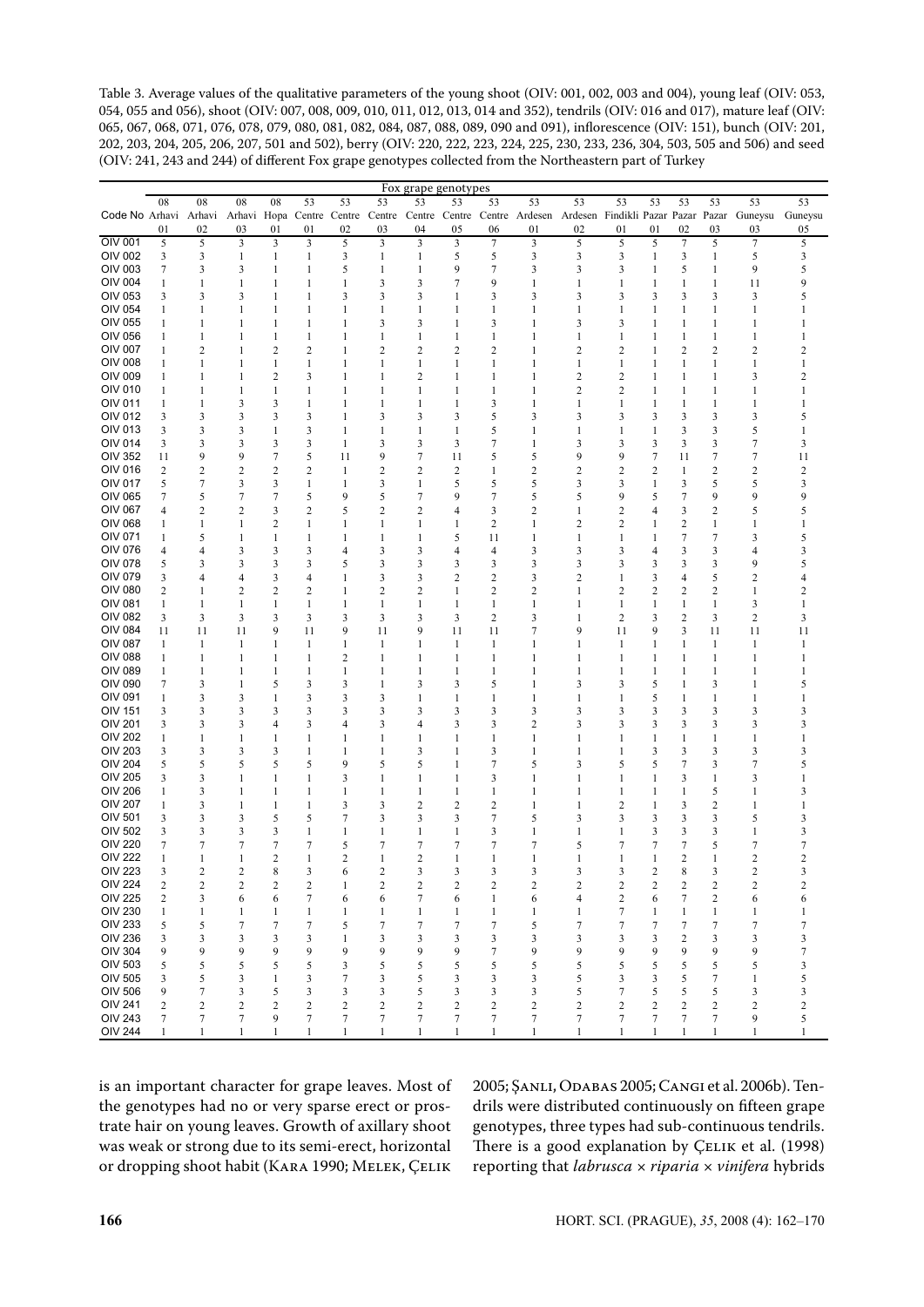| Traits                               |                                  |                                 |                                                        |                 |                |                  |                  |                  | grape<br>$_{\rm FoX}$ | genotypes           |                  |                   |                  |                  |                  |                    |                  |                 |
|--------------------------------------|----------------------------------|---------------------------------|--------------------------------------------------------|-----------------|----------------|------------------|------------------|------------------|-----------------------|---------------------|------------------|-------------------|------------------|------------------|------------------|--------------------|------------------|-----------------|
|                                      | $_{\rm 8}$                       | $_{\rm 8}$                      | $_{08}$                                                | $_{08}$         | E3             | E3               | 53               | 53               | S3                    | 53                  | E3               | 53                | S3               | 53               | 53               | 53                 | E3               | S3              |
|                                      | Arhavi                           | Arhavi                          | Arhavi                                                 | Hopa            | Centre         | Centre           | Centre           | Centre           | Centre                | Centre              | Ardesen          | Ardesen           | Findikli         | Pazar 01         | Pazar            | Pazar              | Guneysu          | Guneysu         |
|                                      | $\overline{\circ}$               | $\Omega$                        | පි                                                     | $\overline{0}$  | $\Xi$          | $\mathcal{O}$    | $\mathfrak{S}$   | $\beta$          | ర్                    | 8                   | $\overline{c}$   | $\Omega$          | 5                |                  | $\Omega$         | 0 <sup>3</sup>     | ප                | 95              |
| Leaf width (cm) (A)                  | $18.2 \pm 1.1*$                  | $17.6 \pm 0.9$                  | $16.5 \pm 1.4$                                         | $16.7 \pm 1.5$  | $14.1 \pm 0.7$ | rj<br>$20.0 + 1$ | $15.5 \pm 1$     | $15.6 \pm 1.1$   | $18.7 \pm 0.9$        | ن.<br>$17.5 \pm 1.$ | $14.6 \pm 1.2$   | w<br>$14.6 \pm 1$ | $20.8 + 1.2$     | $13.4 + 0.7$     | $16.7 \pm 0.6$   | L.<br>$21.2 \pm 1$ | $18.2 \pm 0.9$   | $20.4 + 0.4$    |
| Leaf length (cm) (B)                 | $17.2 \pm 1.1$                   | $15.6 \pm 0.7$                  | $15.1 \pm 1.0$                                         | $15.2 \pm 1.1$  | $12.8 \pm 0.7$ | $20.1 \pm 1.2$   | $14.1 \pm 1.4$   | $15.1 \pm 1.3$   | $18.3 \pm 1.0$        | $15.6 \pm 0.7$      | $12.7 + 0.9$     | $14.1 \pm 1.1$    | $20.8 + 1.6$     | $12.7 \pm 0.7$   | $15.4 + 0.4$     | $20.6 + 1.3$       | $17.7 \pm 1.3$   | $17.5 \pm 0.6$  |
| Leaf size $(A \times B)$             |                                  |                                 | 314.5±39.2 276.5±24.2 251.3±34.4 256.6±36.1 181.1±17.2 |                 |                | 406.7±50.7       | $224.3 + 48.7$   | $239.1 + 37.3$   | $344.7 + 34.2$        | $273.5 + 25.5$      | $186.9 \pm 27.3$ | $209.3 + 32.4$    | 437.3±57.0       | 171.1±16.1       | $257.1 \pm 12.5$ | $439.0 + 51.3$     | $324.1 \pm 38.4$ | 355.9±13.6      |
| Leaf area $\text{cm}^2$ <sup>*</sup> |                                  |                                 | 240.7±24.2 217.0±14.2 202.7±22.2 205.8±23.8 161.5±10.8 |                 |                | $302.2 \pm 33.2$ | $187.0 + 30.3$   | $195.5 \pm 23.3$ | $261.7 \pm 21.8$      | $215.4 \pm 15.5$    | 166.6±16.4       | $175.4 \pm 19.8$  | $324.6 \pm 39.5$ | $153.3 \pm 10.2$ | $205.3 \pm 7.5$  | $320.6 \pm 32.0$   | $249.3 \pm 26.4$ | $263.3 \pm 7.3$ |
| Midwein length (cm) (C)              | $13.3 \pm 0.8$                   | $13.5 \pm 0.6$                  | $12.5 \pm 0.8$                                         | $12.8 + 0.9$    | $10.6 + 0.6$   | $15.7 \pm 1.2$   | $12.0 + 0.9$     | $12.0 + 0.7$     | $15.14 \pm 1.0$       | $14.3 \pm 0.6$      | $11.4 + 0.9$     | $11.50 \pm 0.9$   | $16.1 \pm 0.9$   | $10.4 + 0.7$     | $12.1 \pm 0.6$   | $15.4 + 0.8$       | $15.9 \pm 0.9$   | $14.1 \pm 0.2$  |
| Petiola length (cm) (D)              | $10.4 + 0.7$                     | $13.5 \pm 1.0$                  | $9.9 + 1.0$                                            | $9.7 + 0.9$     | $6.1 \pm 0.9$  | $10.1 \pm 1.1$   | $8.3 + 1.1$      | $8.2 + 0.9$      | $10.9 + 0.9$          | $6.7 \pm 1.0$       | $6.6 + 0.6$      | $10.4 + 1.1$      | $12.8 \pm 1.1$   | $7.2 + 1.0$      | $13.8 + 1.4$     | $12.8 + 0.7$       | $10.8 + 0.6$     | $9.1 \pm 0.2$   |
| $\overline{D}$                       | $0.8 + 0.0$                      | $1.0 + 0.1$                     | $0.8 + 0.1$                                            | $0.8 + 0.1$     | $0.6 \pm 0.1$  | $0.6 + 0.1$      | $0.7 + 0.1$      | $0.7 + 0.1$      | $0.7 + 0.1$           | $0.5 \pm 0.1$       | $0.6 + 0.1$      | $0.9 + 0.1$       | $0.8 + 0.1$      | $0.7\pm0.1$      | $1.1 + 0.1$      | $0.8 + 0.1$        | $1.5 + 0.1$      | $1.5 \pm 0.1$   |
| Teeth length (mm) (E)                | $3.1 + 1.0$                      | $2.2 \pm 0.6$                   | $3.2 + 1.1$                                            | $3.1 + 1.0$     | $1.9 + 0.5$    | $3.4 + 0.7$      | $1.9 + 0.5$      | $2.9 + 0.6$      | $3.3 + 0.6$           | $2.2 + 0.2$         | $2.2 + 0.7$      | $2.0 + 0.5$       | $2.4 + 0.6$      | $1.6 + 0.6$      | $2.7 \pm 0.8$    | $2.7 + 1.1$        | $7.6 \pm 0.3$    | $8.2 + 0.2$     |
| Teeth width (mm) (F)                 | $6.6 \pm 1.5$                    | $5.9 \pm 1.2$                   | $9.3 \pm 1.7$                                          | $9.7 + 1.9$     | $6.3 \pm 0.9$  | $7.0 + 1.1$      | $7.5 + 1.3$      | $7.5 + 1.4$      | $7.4 + 0.9$           | $7.2 \pm 0.4$       | $6.6 + 1.4$      | $6.5 \pm 1.2$     | $7.2 + 1.2$      | $5.6 + 0.9$      | $6.9 + 1.0$      | $7.4 + 1.7$        | $3.8 + 0.3$      | $16.4 + 0.8$    |
| E/F                                  | $0.5 + 0.2$                      | $0.4 + 0.1$                     | $0.3 + 0.1$                                            | $0.3 + 0.1$     | $0.3 + 0.1$    | $0.5 + 0.1$      | $0.3 + 0.1$      | $0.4 + 0.1$      | $0.5 \pm 0.1$         | $0.3 + 0.02$        | $0.4 + 0.2$      | $0.4 + 0.1$       | $0.4 + 0.1$      | $0.3 + 0.1$      | $0.4 + 0.1$      | $0.4 + 0.2$        | $2.0 + 0.2$      | $0.5 + 0.0$     |
| Peduncle length (cm)                 | $2.3 \pm 0.7$                    | $5.4 \pm 0.8$                   | $1.8 + 0.3$                                            | $1.8 + 0.2$     | $1.7 \pm 0.3$  | $0.9 + 0.1$      | $1.3 + 0.2$      | $1.9 + 0.3$      | $1.8 + 0.4$           | $2.8 + 0.4$         | $1.4 + 0.3$      | $2.2 + 0.4$       | $1.7 + 0.2$      | $1.3 + 0.3$      | $2.52 \pm 0.24$  | $3.9 + 0.6$        | $2.9 + 0.2$      | $3.1 \pm 0.2$   |
| Bunch length (cm) (G)                | $12.7 \pm 1.3$                   | $15.0 + 1.0$                    | $11.4 \pm 0.8$                                         | $11.9 + 1.1$    | $9.9 \pm 0.8$  | $9.5 \pm 0.7$    | $9.8 + 1.0$      | $11.6 + 0.8$     | $8.3 + 1.2$           | $12.1 \pm 0.8$      | $9.3 \pm 1.3$    | $10.5 + 1.3$      | $8.7 + 0.9$      | $11.5 + 0.8$     | $13.2 \pm 0.9$   | $13.6 + 1.0$       | $13.1 \pm 0.7$   | $12.2 \pm 0.4$  |
| Bunch width (cm) (H)                 | $7.4 + 1.2$                      | $8.3 \pm 0.5$                   | $6.1 + 0.9$                                            | $5.9 + 0.9$     | $5.0 \pm 0.4$  | $4.8 \pm 0.4$    | $5.9 + 0.6$      | $5.6 + 0.5$      | $4.9 + 0.6$           | $9.2 \pm 0.7$       | $5.5 \pm 0.8$    | $5.5 \pm 1.0$     | $6.1 \pm 0.9$    | $6.5 \pm 0.7$    | $6.2 \pm 0.9$    | $6.9 \pm 0.7$      | $7.3 + 0.6$      | $8.1 \pm 0.2$   |
| Bunch size (G x H)                   | $95.4 \pm 20.6$ 125.7 $\pm$ 12.3 |                                 | $70.3 + 12.6$                                          | $71.1 + 14.2$   | $50.1 \pm 6.2$ | $45.7 \pm 5.1$   | $58.2 \pm 11.6$  | $65.2 \pm 8.8$   | $41.8 \pm 7.8$        | 111.4±11.9          | $52.4 \pm 15.6$  | $59.0 + 13.2$     | $53.5 \pm 13.3$  | $74.3 \pm 10.5$  | $82.8 \pm 15.4$  | $93.8 \pm 12.7$    | $95.0 \pm 10.9$  | $99.6 + 5.0$    |
| Berry (number/bunch) (I)             | 53.4±6.6                         | $54.7 + 4.5$                    | $40.5 \pm 3.1$                                         | $38.5 + 4.5$    | $29.4 + 3.3$   | 54.9±2.3         | $29.5 + 5.0$     | $37.4 + 5.3$     | $14.7 \pm 2.2$        | $71.3 + 6.5$        | $33.2 \pm 2.5$   | $22.3 + 5.0$      | $30.9 + 4.2$     | $37.7 + 4.3$     | $52.3 + 5.3$     | $41.6 + 4.0$       | $55.6 \pm 5.2$   | $48.9 \pm 2.3$  |
| Pedicel length (mm)                  | $6.8{\pm}0.7$                    | $6.9 \pm 0.5$                   | $6.7 + 0.9$                                            | $6.6 \pm 0.8$   | $4.7 \pm 0.5$  | $5.4 \pm 0.5$    | $6.6 + 0.4$      | $4.4 + 0.5$      | $5.3 \pm 0.5$         | $5.6 \pm 0.5$       | $7.5 + 0.9$      | $5.3 \pm 0.7$     | $5.8 \pm 0.4$    | $6.1 + 0.7$      | $5.8 + 0.8$      | $6.4 \pm 0.7$      | $6.3 \pm 0.5$    | $7.9 + 0.1$     |
| Berry length (mm) (J)                | $17.6 \pm 0.8$                   | $16.9 \pm 0.7$                  | $17.8 + 0.7$                                           | $18.4 \pm 0.8$  | $18.0 \pm 0.5$ | $13.6 \pm 0.5$   | $17.4 + 0.8$     | $19.0 \pm 0.5$   | $20.0 + 0.7$          | $18.3 \pm 0.3$      | $17.5 \pm 1.0$   | $16.1 \pm 0.5$    | $18.1 \pm 1.1$   | $18.4 + 0.7$     | $16.7 \pm 0.5$   | $16.3 + 0.7$       | $16.7 + 0.4$     | $18.6 \pm 0.6$  |
| Berry width (mm) (K)                 | $16.9 \pm 0.6$                   | $16.9 \pm 0.3$                  | $16.5 \pm 0.5$                                         | $16.5 \pm 0.7$  | $16.9 \pm 0.5$ | $11.7 \pm 0.4$   | $15.8 + 0.5$     | $17.7 \pm 0.8$   | $20.1 \pm 0.6$        | $18.0 \pm 0.5$      | $16.7 \pm 0.8$   | $15.9 \pm 0.5$    | $17.2 \pm 1.3$   | $16.8 \pm 0.6$   | $15.8 \pm 0.5$   | $16.0 \pm 0.7$     | $16.9 \pm 0.6$   | $17.8 \pm 0.$   |
| Berry size (J × K)                   |                                  |                                 | 298.1±23.2 287.3±15.3 294.5±18.1 303.7±24.5 304.8±15.8 |                 |                | 59.7±10.4        | $274.6 \pm 20.5$ | 336.6±21.2       | $403.7 \pm 0.6$       | 330.9±14.0          | 294.5±29.3       | $258.1 \pm 15.0$  | $313.9 + 41.8$   | $310.6 + 22.6$   | $264.1 + 15.4$   | $262.6 \pm 22.4$   | $281.9 \pm 15.9$ | $330.8 + 19$    |
| Inflorescence length (cm)            | $7.3 + 0.4$                      | $7.9 \pm 0.5$                   | $11.2 \pm 0.2$                                         | $8.5 \pm 0.9$   | $5.1 \pm 0.3$  | $5.3 \pm 0.2$    | $7.2 + 0.1$      | $6.3 \pm 0.1$    | $6.6 \pm 0.2$         | $6.6 \pm 0.1$       | $7.1 {\pm} 0.1$  | $5.4 + 0.6$       | $6.4 \pm 0.2$    | $5.3 \pm 0.4$    | $10.1 + 0.4$     | $5.8 + 0.5$        | $13.8 \pm 0.5$   | $6.1 \pm 0.4$   |
| Inflorescence number (L)             |                                  | $171.0 \pm 1.6$ $166.7 \pm 2.2$ | $210.5 + 4.2$                                          | $102.6 \pm 3.9$ | $64.6 \pm 1.4$ | $70.2 \pm 1.4$   | 119.9±4.5        | $150.9 + 2.6$    | $123.3 \pm 5.4$       | $120.3 \pm 6.2$     | 89.7±3.6         | $104.8 + 6.7$     | $159.3 \pm 2.7$  | $123.0 + 3.1$    | $287.7 + 4.2$    | $123.6 \pm 1.4$    | $149.2 \pm 8.5$  | 147.0±9.4       |
| Tendril length (cm)                  | $20.2 \pm 1.4$                   | $24.1 \pm 1.2$                  | $12.1 \pm 0.6$                                         | $8.4 \pm 1.1$   | $9.8 + 0.6$    | $9.5 \pm 0.4$    | 14.9±0.5         |                  |                       |                     |                  |                   |                  |                  |                  |                    |                  |                 |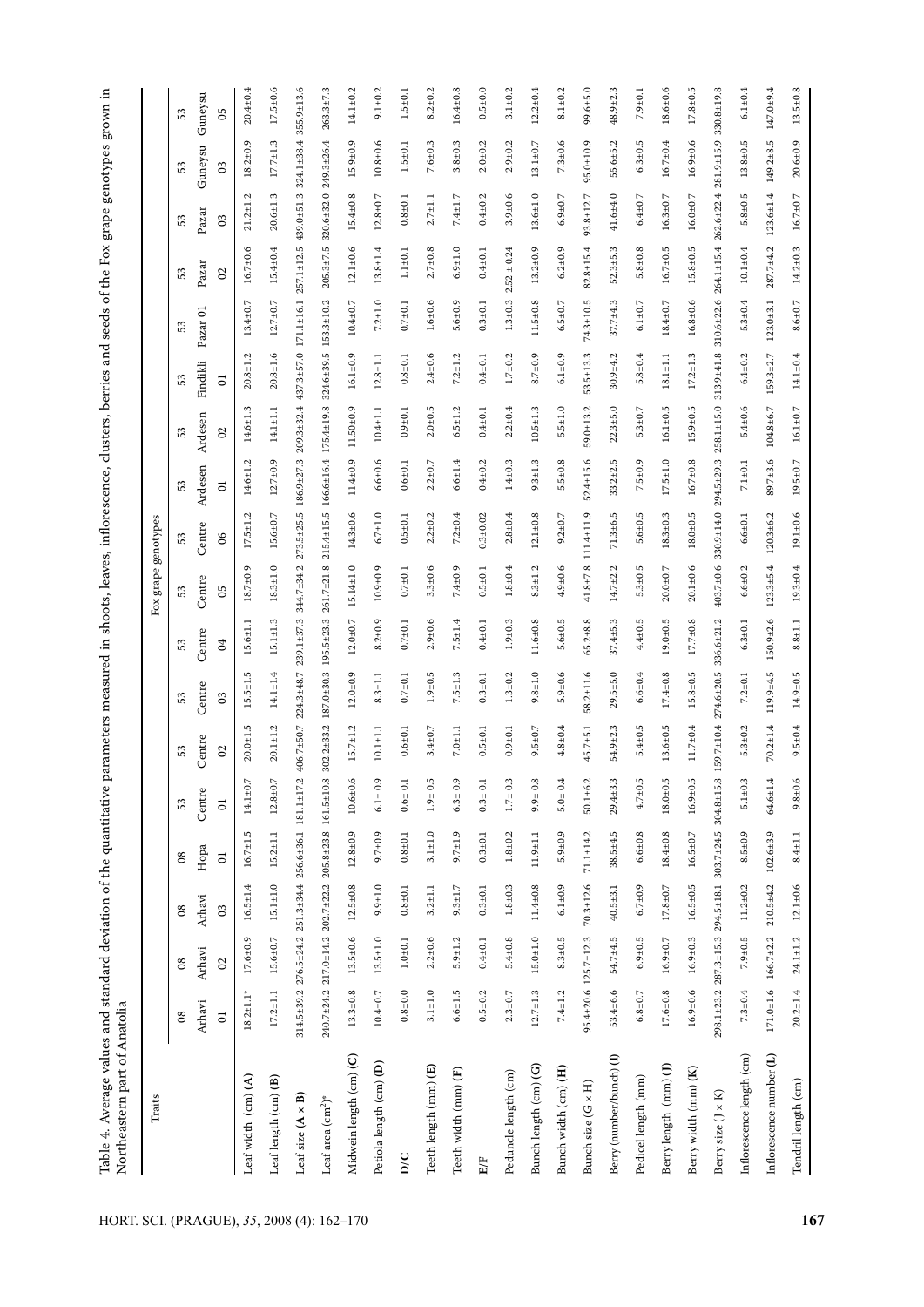| Traits              |                |                  |                | Bunch weight (g.)               | Internodium length (cm) | Internodium diameter (mm) | Berry set $(\%)$ (I × 100/L) | Seed weight (g/100 seed) | Must yield (ml/100 g) | $100$ berry weight $(g)$ | $TSS(%)$ | Titratable acidity (g/100 cc) | $^*$ All values given after (±) represent standard deviation (SD) | cultivar, pruning, altitude, irrigation, fertilizing<br>and effective heat summation (ORAMAN 1972;<br>WINKLER et al. 1974; WEAVER 1976). MELEK                                                     |
|---------------------|----------------|------------------|----------------|---------------------------------|-------------------------|---------------------------|------------------------------|--------------------------|-----------------------|--------------------------|----------|-------------------------------|-------------------------------------------------------------------|----------------------------------------------------------------------------------------------------------------------------------------------------------------------------------------------------|
|                     |                |                  |                |                                 |                         |                           |                              |                          |                       |                          |          |                               |                                                                   | was foxy as a typical character of Vitis labrusca<br>species. The time of ripening was generally<br>very late. Researches stated that the time of<br>ripening was affected by the number of bunch, |
|                     | $_{08}$        | Arhavi           | $\Xi$          | $34.3 \pm 23.8$                 | $12.9 \pm 1.4$          | $8.0 \pm .0.4$            | $31.3 + 3.9$                 | 5.8                      | 64.0                  | 353.9                    | $16.8\,$ | 13.9                          |                                                                   | ŞANLI and ODABAŞ (2005) and CANGI et al.<br>(2006a,b). The particular flavor of all genotypes                                                                                                      |
|                     | $_{\rm 08}$    | Arhavi           | $\Omega$       |                                 | $18.4 + 1.9$            | $8.5 \pm 0.6$             | $32.9 \pm 2.8$               | 5.9                      | 62.0                  | $301.1$                  | 17.6     | 11.6                          |                                                                   | or blue-black; and the flesh had no color. These<br>characters correspond to the previous studies<br>done by KARA (1990), MELEK and ÇELIK (2005),                                                  |
|                     | $_{\rm 08}$    | Arhavi           | $_{03}$        | 158.1±7.6 114.9±11.5 110.3±13.2 | $7.7{\pm}0.7$           | $4.3 \pm 0.2$             | $19.3 \pm 1.7$               | 5.7                      | 65.0                  | 267.2                    | 14.5     | $7.8\,$                       |                                                                   | large while its shape was round. The skin color<br>of the genotypes was dark red-violet, red-grey                                                                                                  |
|                     | $08\,$         | Hopa             | $\Xi$          |                                 | $7.4 + 0.8$             | $4.4 + 0.2$               | $37.6 + 4.4$                 | $6.8\,$                  | 65.0                  | 336.2                    | $12.0$   | 8.9                           |                                                                   | and ÇELIK (2005) and CANGI et al. (2006a,b).<br>The shape of bunch was cylindrical or conic and<br>winged. Berry size was described as medium to                                                   |
|                     | $\mathbb{S}^2$ | Centre           | $\Xi$          | G<br>$75.0 + 8.$                | ró<br>$13.9 + 1$        | $6.0 \pm 0.4$             | $45.4 + 4.8$                 | rų.                      | 69.                   | 270.                     | 13       | S<br>V,                       |                                                                   | plant growth regulators and climatic conditions<br>(MORTON 1979). The results concerned with<br>the bunch were similar to the findings of MELEK                                                    |
|                     | £3             | Centre           | $\Omega$       | $61.0 + 3.4$                    | $8.3{\pm}0.8$           | $6.4 \pm 0.4$             | 78.4±3.7                     | 4.9                      | 63.0                  | 139.0                    | 19.4     | 7.6                           |                                                                   | more than 20 and less than 50 berries. Bunch<br>and berry size may be affected with soil type,<br>fertilizing, fall irrigation, berry set, blossoming,                                             |
|                     | £3             | Centre           | $_{03}$        | 88.7±12.8                       | $15.8 \pm 1.5$          | $7.1 \pm 0.3$             | $24.5 + 3.7$                 | 5.4                      | 68.0                  | 309.2                    | $15.4\,$ | 6.8                           |                                                                   | fewer than 20 globose berries. However, most<br>of the investigated Fox grape genotypes had                                                                                                        |
|                     | 53             | Centre           | $\sigma$       | $96.2 \pm 14.4$                 | $15.4 \pm 1.1$          | $8.6{\pm}0.8$             | $24.8 \pm 3.5$               | 5.8                      | 68.0                  | 346.0                    | 17.3     | 9.3                           |                                                                   | Six genotypes had very few berries $(51), while$<br>twelve had few berries (88-112). According to<br>BONNER (1995), Fox grape Vitis labrusca have                                                  |
| Fox grape genotypes | 53             | Centre           | $\mathbf{S}$   |                                 | $19.5 \pm 0.9$          | $7.1 \pm 0.5$             | $11.9 + 1.9$                 | 5.3                      | 72.0                  | 528.2                    | $14.8\,$ | 6.3                           |                                                                   | hermaphrodite in all assessed genotypes. The<br>bunch size of all the genotypes was very small.                                                                                                    |
|                     | 53             | Centre           | $\infty$       | $69.9 \pm 10.3$ 186.8±32.2      | $16.9 \pm 1.3$          | $10.6{\pm}0.8$            | $59.3 \pm 3.6$               | $4.9$                    | 67.0                  | 364.8                    | 14.3     | 3.4                           |                                                                   | studies on labrusca grapes (KARA 1990; ME-<br>LEK, ÇELIK 2005; ŞANLI, ODABAS 2005; CANGI<br>et al. 2006a), the sexes of the flowers were                                                           |
|                     | 53             | Ardesen          | $\Xi$          | $71.8 + 14.1$                   | $11.6 \pm 2.2$          | $8.6 \pm 1.2$             | $37.0 + 2.3$                 | 5.4                      | 63.0                  | 286.2                    | 16.2     | $7.4\,$                       |                                                                   | were dense or very dense prostrate hairs be-<br>tween veins as stated by WINKLER et al. (1974)<br>and ÇELIK et al. (1998). Similar to some other                                                   |
|                     | 53             | Ardesen          | $\overline{0}$ | $58.3 \pm 11.9$                 | $16.2 \pm 1.7$          | $7.1 \pm 0.6$             | $21.3 + 4.9$                 | $\overline{5}1$          | 68.0                  | 303.6                    | 17.4     | $10.7\,$                      |                                                                   | location, clone and orientation of the shoots<br>affect the petiole size. In mature leaves, there                                                                                                  |
|                     | 53             | Findikli         | $\Xi$          | $87.1 + 9.5$                    | $16.6 \pm 2.5$          | $7.9{\pm}0.8$             | $19.4 + 2.7$                 | 5.5                      | 68.0                  | 264.7                    | 15.0     | $12.3\,$                      |                                                                   | noted that the size of blade changed according<br>to soil fertility, vigor, training system and eco-<br>logy. ORAMAN (1972) also stated that vineyard                                              |
|                     | 53             | Pazar            | $\Xi$          | $129.5 + 4.3$                   | $10.3 + 0.9$            | $8.1{\pm}0.7$             | $30.8 + 3.7$                 | $6.1\,$                  | $_{\rm 70.0}$         | 324.7                    | 14.3     | 7.6                           |                                                                   | 1997). The size of mature leaf was determined<br>as medium, large or very large. MORTON (1979)                                                                                                     |
|                     | £3             | $_{\rm {Pazar}}$ | $\Omega$       | $138.9 \pm 19.3$                | $11.5 + 3.3$            | $7.5 + 0.6$               | $18.2 \pm 1.8$               | $6.1\,$                  | 69.0                  | 272.6                    | 19.0     | 9.4                           |                                                                   | entire or lobbed leaves. On the other hand, Vitis<br>labrusca and its genotypes are known to have<br>large, thick and almost entire leaf (ANTCLIFF                                                 |
|                     | 53             | Pazar            | 03             | $110.6 \pm 13.8$                | $17.4 + 1.2$            | $8.1 + 0.9$               | $33.7 + 3.3$                 | 5.5                      | 68.0                  | 298.5                    | 22.2     | 9.6                           |                                                                   | had lobbed leaves. KARA (1990), ŞANLI and<br>ODABAŞ (2005) and MELEK and ÇELIK (2005)<br>reported that the native Fox grapes may have                                                              |
|                     | £3             | Guneysu          | $_{03}$        | $97.9 \pm 12.9$                 | $10.9 + 1.1$            | $6.7 \pm 0.6$             | $37.6 + 4.5$                 | $6.9$                    | 72.0                  | 297.6                    | 12.2     | 5.0                           |                                                                   | leaf shape strongly differed among cultivars as<br>well. Fifteen genotypes had entire leaf and three                                                                                               |
|                     | £3             | Guneysu          | $65^{\circ}$   | $150.9 \pm 3.4$                 | $13.4 + 2.3$            | $5.9 + 0.5$               | $33.5 \pm 1.9$               | $4.7\,$                  | 65.0                  | 149.9                    | 19.4     | 3.4                           |                                                                   | could show sub-continuous tendril distribution<br>while labrusca and Concord have continuous<br>tendril distribution on the shoot. Leaf size and                                                   |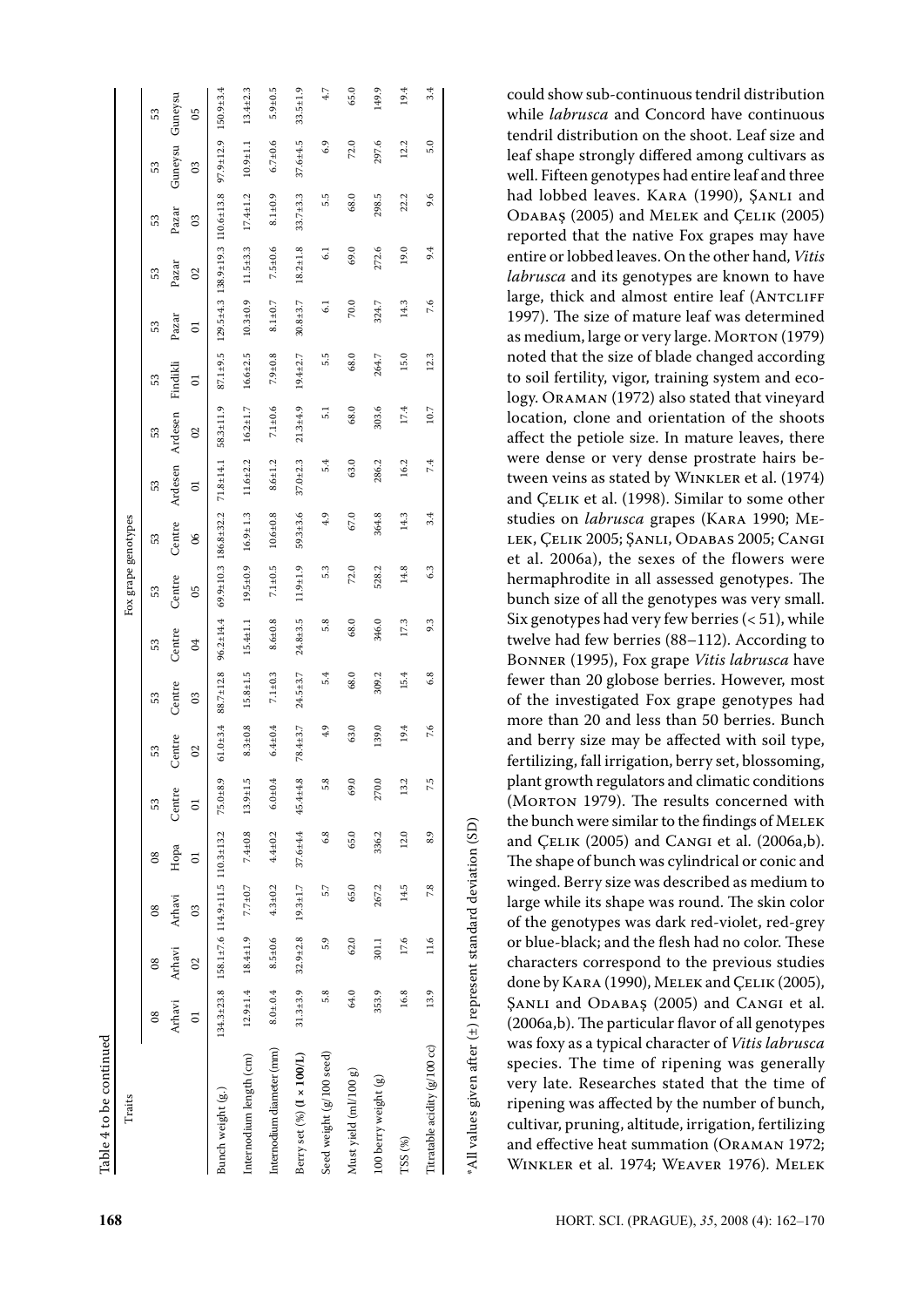and CELIK (2005) and SANLI and ODABAŞ (2005) also stated that Fox grapes grown in temperate regions ripened late.

In conclusion, ampelography is a scientific branch engaged in differentiation and identification of grapevine varieties. As varietal confusions continuously occur, the efforts in developing an identification procedure are increasing. Today we can successfully use the easiest way, i.e. morphological characteristics. Within the presented study eighteen grapevine types having foxy taste were described. All Fox grape genotypes were found to be promising for *labrusca* viticulture in the Eastern coastal region of Turkey with high rainfall, humidity and acidic soils. The identified *labrusca* grapevines are to be used as a genetic resource in further studies on resistance of fungal diseases and in breeding programs.

#### **Acknowledgement**

We all kindly thank to The Scientific and Technical Research Council of Turkey (TUBITAK) for supporting this research (TOGTAG 2736) and we also thank to the Agricultural Directorate of Rize and Artvin Provinces.

# **R e f e r e n c e s**

- AĞAOĞLU Y.S., ÇELIK H., 1987. Die arbeiten über die konservierung der Germplasm der Rebe in der Türkei. Ergebnisse Deutsch-Türkischer Universitäts-partnerschaften im Agrarbereich. Göttingen Symposium: 221–230.
- AĞAOĞLU Y.S., ÇELIK H., GÖKCAY E., 1989. Brief ampelographic characters of indigenous grapevine cultivars subjected to clonal selection in Turkey.  $V^{th}$  International Symposium on Grape Breeding, 12–16 September 1989. Saint Martin, FR Germany: 8.
- ANONYMOUS, 1997. Descriptors for grape. IPBGR Secretariat. Rome, Via dele Sette Chiese 142 00145.
- ANTCLIFF A.J., 1997. Taxonomy The Grapevine as a Member of the Plant Kingdom. In: COOMBE B.G., DRY P.R. (eds), Viticulture*,* Volume 1. Winetitles, Adelaide Press: 107–118.
- BONNER F.T., 1995. *Vitis labrusca* L., Fox Grape. Forest Services Southern Research Station. Mississippi State, Mississippi. available at http://www.nsl.fs.fed.us/wpsm/Vitis.pdf
- BRAYKOV D., ROYCHEV V., POTYANSKI P., 2002. Ampelographic characteristics of the seedless vine cultivars Kiskmish Luchisti and Vanessa Seedless. II. Agrobiological and technological characteristics. Lozarstvo i Vinarstvo Bulgaria, *3*: 18–23.
- CANGI R., 1999. Ordu'da yetistirilen bazi üzüm cesitlerinin ampelografik özelliklerinin saptanmasi üzerinde bir arastirma. III<sup>th</sup> National Horticultural Congress, 14-17 September. Ankara: 1009–1012.
- CANGI R., ÇELIK H., KÖSE B., 2006a. Determination of ampelographic characters of some natural foxy grape (*Vitis labrusca* L.) types grown in Northern Turkey (Ordu and Giresun Province). International Journal of Botany, *2*: 171–176.
- CANGI R., ÇELIK H., ODABAS F., ISLAM A., 2006b. Determination of ampelographic characters of some natural foxy grape (*Vitis labrusca* L.) types grown in Northern Turkey (in Trabzon province). Asian Journal of Plant Sciences, *52*: 373–377.
- ÇELIK H., 2004. Üzüm Yetistiriciliği. Pazar Ziraat Odası Egitim Yay, Pazar Ofset. Rize, *2*: 121.
- ÇELIK H., UZUN S., 2002. Validation of leaf area estimation models (UZÇELiK-I) evaluated for some horticultural plants. Pakistan Journal of Botany*, 34*: 41–46.
- ÇELIK H., AĞAOĞLU Y.S., FIDAN Y., MARASALI B., SÖYLEMEZOĞLU G., 1998. Genel Bağcılık SUNFIDAN A. S. Mesleki Kitaplar Serisi, *1*: 253.
- ECEVIT F.M., KELEN M., 1999. Isparta (Atabey) de yetiştirilen üzüm çeşitlerinin ampelografik özelliklerinin belirlenmesi üzerine bir araştırma. Turkish Journal of Agriculture and Forestry, *23*: 511–518.
- ECEVIT M.F., AKIN A., KARA Z., 1997. An ampelographic study of some grape cultivars grown in Akören, Guneyşehir and Hadim districts of the Konya province. Bahce – Journal of Yalova Atatürk Central Horticultural Research Institute, *26*: 3–11.
- FIDAN Y., 1985. Özel Bağcılık. Ankara University, Ziraat Faculty, Yayınları: 930. Ders Kitabı No. 265.
- GURSOZ S., 1993. GAP alanina giren Güneydogu Anadolu Bölgesi bagcılıgı ve özellikle Şanlıurfa ilinde yetistirilen üzüm cesitlerinin ampelografik nitelikleri ile verim ve kalite unsurlarının belirlenmesi üzerinde bir araştırma. Türkiye 2. Ulusal Bahçe Bitkileri Kongresi, Cilt 2: 504–508.
- HARDIE W.J., CIRAMI R.M., 1997. Grapevine Rootstock. In: COOMBE B.G., DRY P.R. (eds), Viticulture. Volume 1. Winetitles, Adelaide Press: 154–176.
- KARA Z., 1990. Tokat yöresinde yetiştirilen üzüm cesitlerinin ampelografik özelliklerinin belirlenmesi üzerinde araştırmalar. [Ph.D. Thesis.] Ankara University, Science Institute: 318.
- KELEN M., TEKINTAS F.E., 1991. Erciş ve yöresinde yetiştirilen üzüm çeşitlerinin ampelografik özelliklerinin belirlenmesi üzerinde araştırmalar. Yüzüncü Yıl Üniversity Ziraat, Fakültesi Dergisi, Cilt 1, No. 1: 110–128.
- MARASALI B., 1986. Ankara koşullarında yetiştirilen bazı yerli standart üzüm çeşitlerinin ampelografik özelliklerinin belirlenmesi üzerinde araştırmalar. [MSc. Thesis.] Ankara University, Science Institute: 130.
- MARTINEZ M.C., PEREZ J.E., 1999. The forgotten vineyard of the Asturias princedom (North of Spain) and ampelographic description of its grapevine cultivars (*V. vinifera* L.) American Journal of Enology and Viticulture, *51*: 370–378.